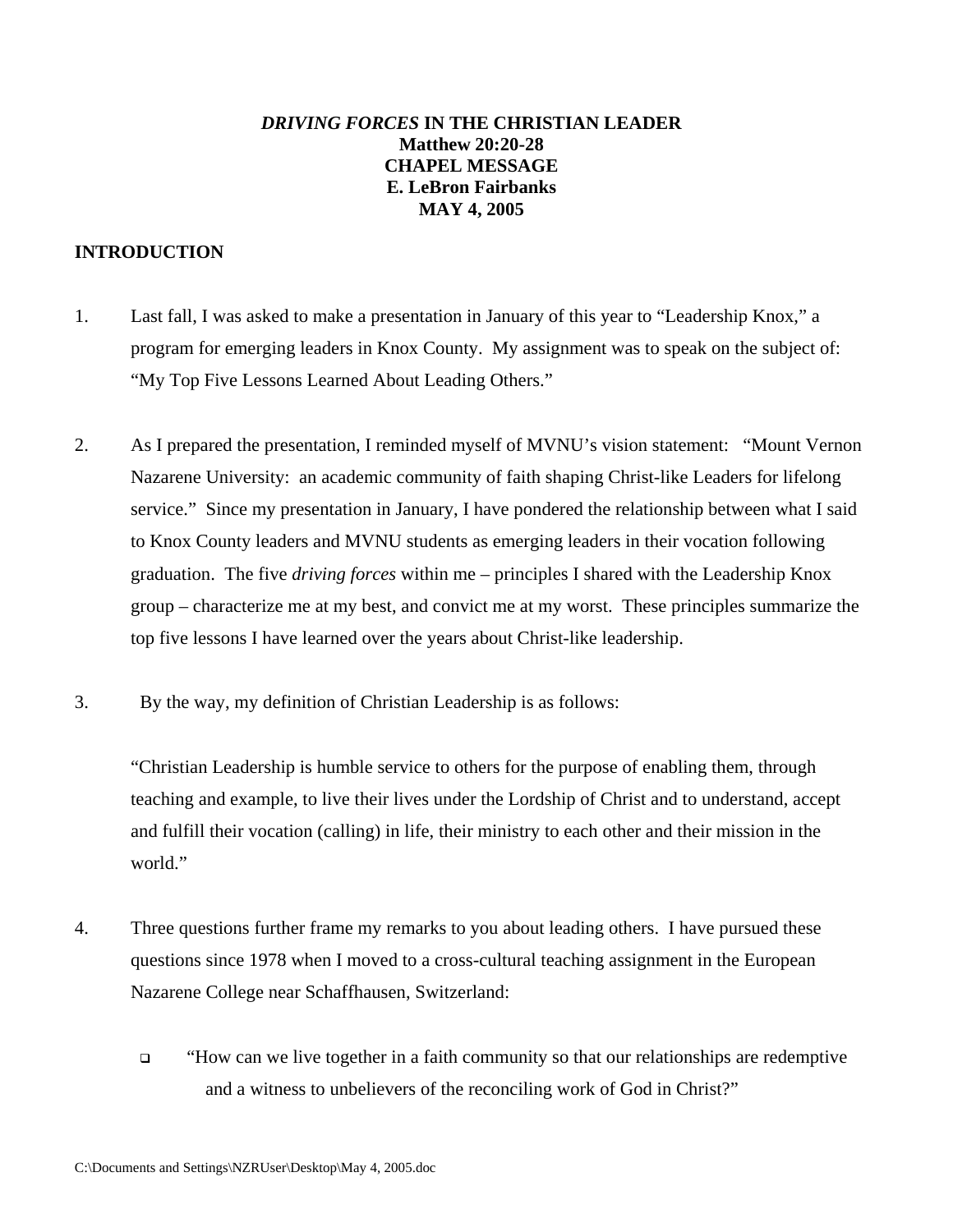- If "In Christ, all things are made new," then how does our relationship with Christ convert or transform the way we lead, especially within a faith community?
- In the midst of conflicting expectations, and often irreconcilable differences, placed upon the Christian leader, what does it mean – really mean – in these often conflicting situations to lead with the mind of Christ?
- 5. It has been through wrestling with these questions that I have learned (and am still learning) the following five lessons, that have become convictions within me, about leading others in a faith community. Ask yourself if these five *driving forces* relate to you and your present or future leadership assignment.

### **Driving Force # 1: "Watch the words."**

#### **Principle: Words we speak can bless or curse people.**

- What comes out of my mouth reflects what is in my heart, Jesus said. In New Testament perspective, dialog is a sacrament. Our words are to minister grace to others (Eph. 4:29).
- As leaders we either:
	- o Encourage or discourage,
	- o Uplift or "putdown,"
	- o Speak positively or negatively,
	- o Focus on the other person, or focus on self.
- I often ask myself: how do others feel when they leave my presence?
	- o Stronger or weaker?
	- o Larger or smaller about themselves?
	- o Confident or "scared"?
	- o Blessed or "cursed"?
- *"When the door of the steam bath is continually left open, the heat inside rapidly escapes through it."* (Henri Nouwen)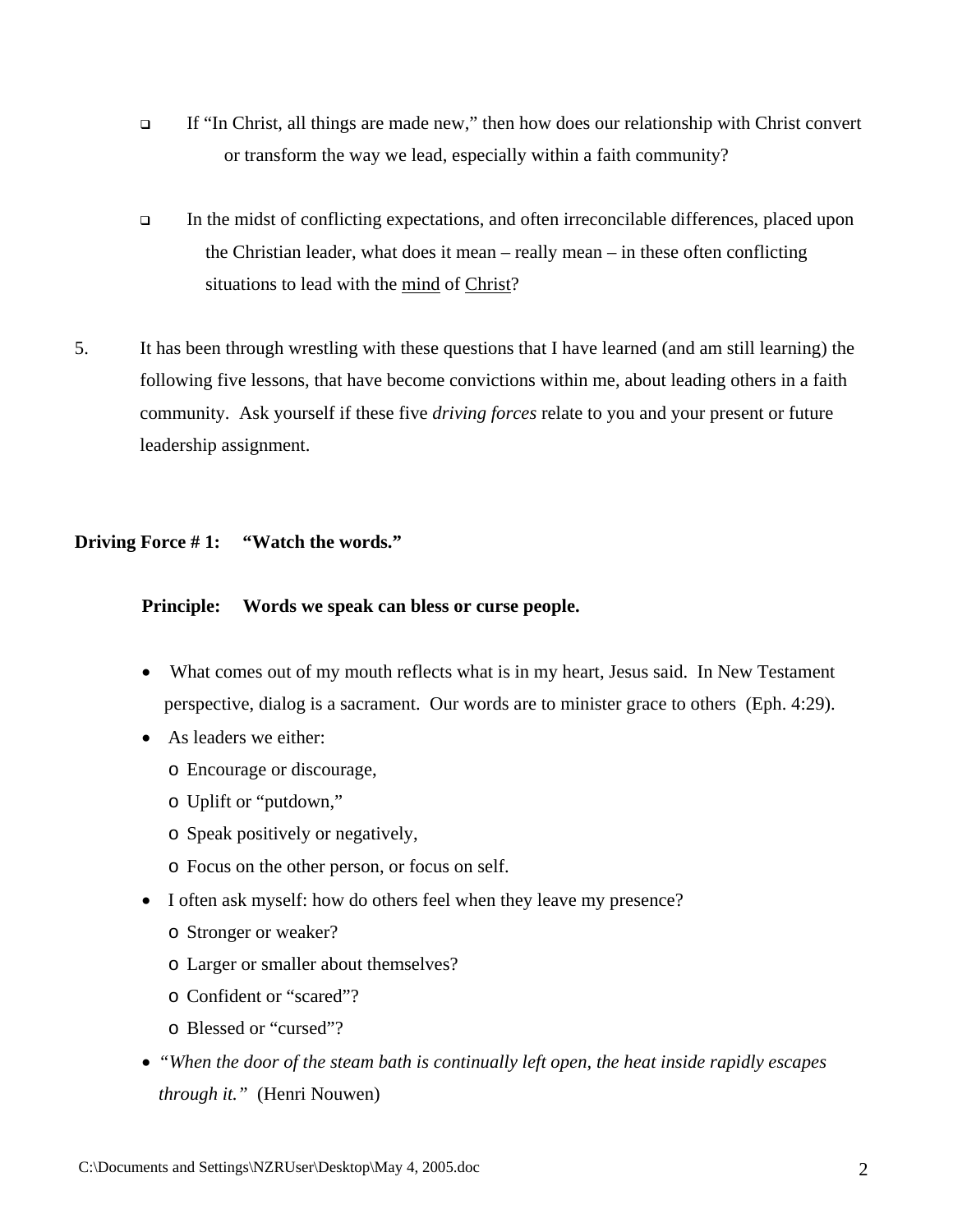• I have benefited from a "praise to criticism" ratio I discovered in my doctoral program. Sven Walroos, clinical psychologist states: "The praise to criticism ratio should be kept at about 80- 90% praise to 10-20% criticism."

**Driving Force #1:** "Watch the words."

#### **Driving Force #2:** "Don't whine -- be grateful."

**Principle: Comparison is the root of inferiority.** 

- Comparison is so pervasive in our society the workforce, the family, in our communities and within ourselves.
- We can feel good about ourselves our gifts, talents and abilities until we compare ourselves with the gifts, talents and abilities of other people.
- We can believe our co-workers are adequate for the jobs we give to them until we compare their work – creativity, innovation, energy, collegiality – with others.
- Comparison can eat us alive ... And rob us of joy, relationships, confidence and peace, sap our energy and drain us of enthusiasm. (Example: house in Bethany)
- Comparison can transform us from being a delightful "boss" into a preoccupied, dejected, negative and disgruntled individual others endure.
- What is the antidote to comparison?
	- o *Gratitude!*

.

- o *Thankfulness!*
- o *Appreciation!*
- We can choose to accept the people and provision God in His wisdom has given to us.
- We can choose to work to bring out the best in others through seeing the best in them.
- In every situation, we can choose to be grateful, believing that God is in the midst of all that we are doing.
- Gratitude is the "life-giving" antidote to the negative impact of comparison.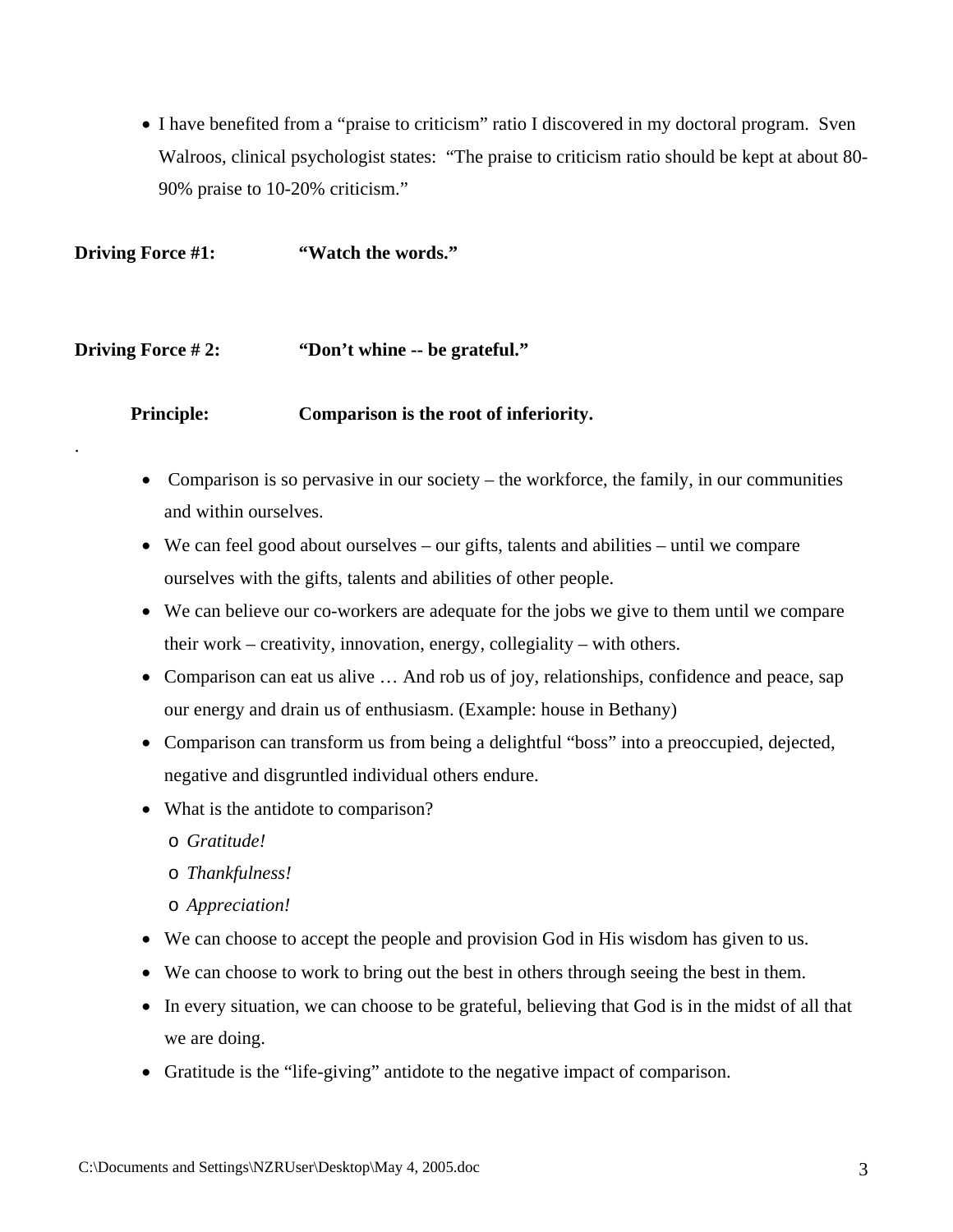**Driving Forces #1 & 2:** "Watch the words." **"Don't whine – be grateful."** 

**Driving Force #3:** "Seek first to understand."

# **Principle: Understanding, not agreement, is the key to conflict management.**

- Believe that "good and godly" people can have honest and intense differences.
- I can tell you, after 25 years in higher education administration, that *good and godly people sometimes collide over vision and values.*
- This is why I have come to see that theological vision (what I believe about people / what I "see" in them) must precede organizational vision.
- In conflict situations with good and godly people, I have learned to ask two growth producing questions:
	- o "What can I learn? How can I change?"
- Likewise, I have learned at least two growth inhibiting questions:
	- o "Why me? What if…?"

If I can't be a great speaker, I can be a great listener. I can listen for understanding. And listen for what is said. Also, I need to listen for what is not said.

| Driving Forces $#1, 2, 3$ : | "Watch the words."           |
|-----------------------------|------------------------------|
|                             | "Don't whine – be grateful." |
|                             | "Seek first to understand."  |

# **Driving Force #4:** "Be Proactive in extending forgiveness."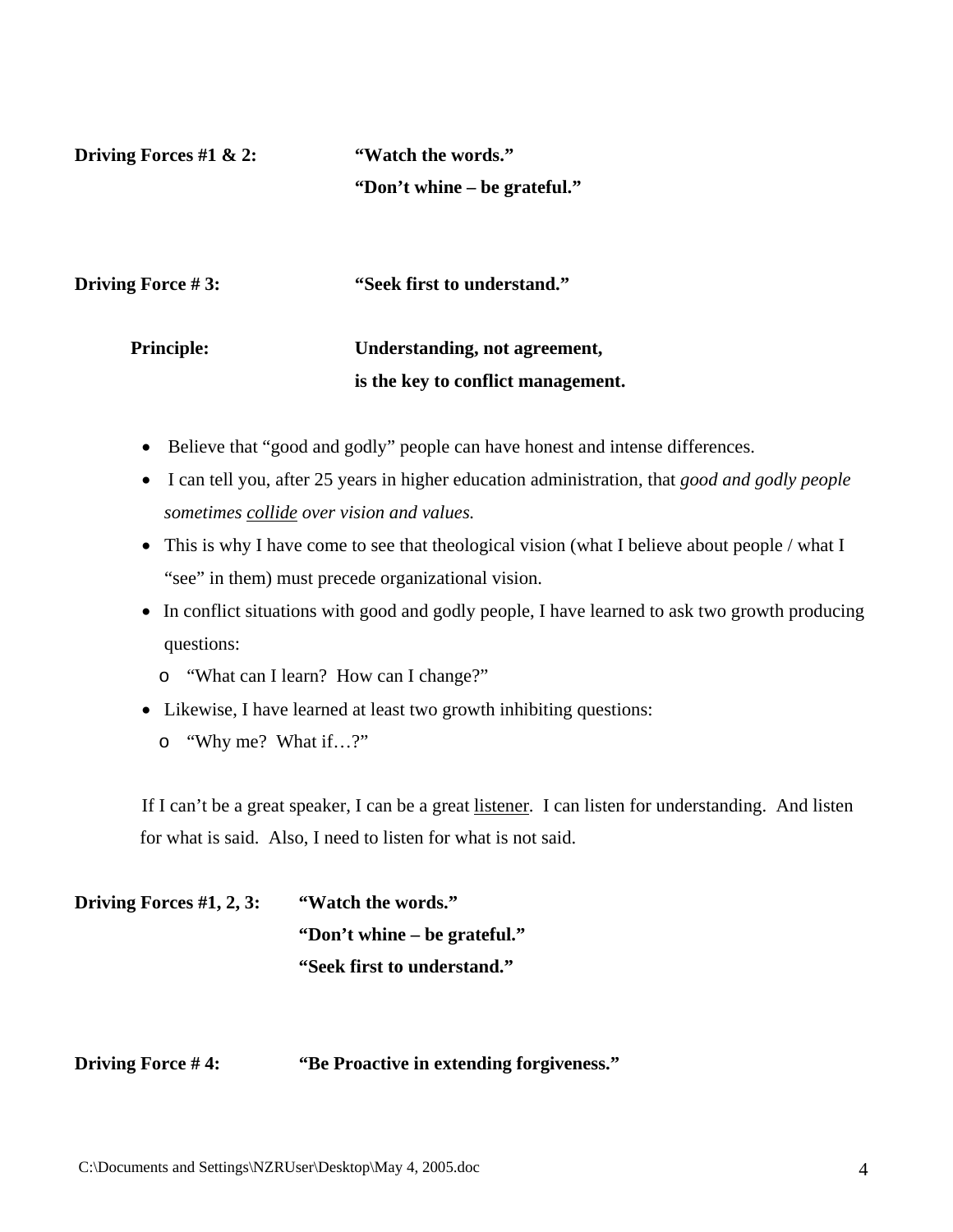# **Principle: A spirit of forgiveness transforms and empowers leaders.**

- One of my profound life lessons is this: forgiveness has little to do with the external environment around me, and everything to do with my "internal" condition!
- **Remember this**: extending forgiveness does not wait for the "other" to request forgiveness.
	- Example: Jesus on the cross: "Father, forgive them, they know not what they do."
	- Was Jesus naïve? Did he really believe that those who were killing him did not know what they were doing? No!
	- Did Jesus believe that by extending forgiveness, those who were slandering him and hurting him would cease their activity? No!
	- **Jesus was not going to permit what others said against him or the evil they did** against him to create bitterness or resentment within him and thereby rupture the relationship with God His Father. "It's just not worth it," Jesus seems to be saying.
		- "Father, forgive them, they know not what they do!"
- Extending forgiveness frees me from bondage to the other person.
- Too often, we permit persons who have offended us to control us.
- Remember this: *"Great leaders are shaped in the most challenging and difficult times."*

# **Remember the first four driving forces: "Watch the words."**

 **"Don't whine – be grateful." "Seek first to understand." "Be Proactive in extending forgiveness."** 

# **Driving Force # 5: "Value people, not power."**

# **Principle: The evidence of leadership is seen in the lives of the followers.**

• As leaders, you and I must keep remembering the many things we have in common with our colleagues and the values we have in common.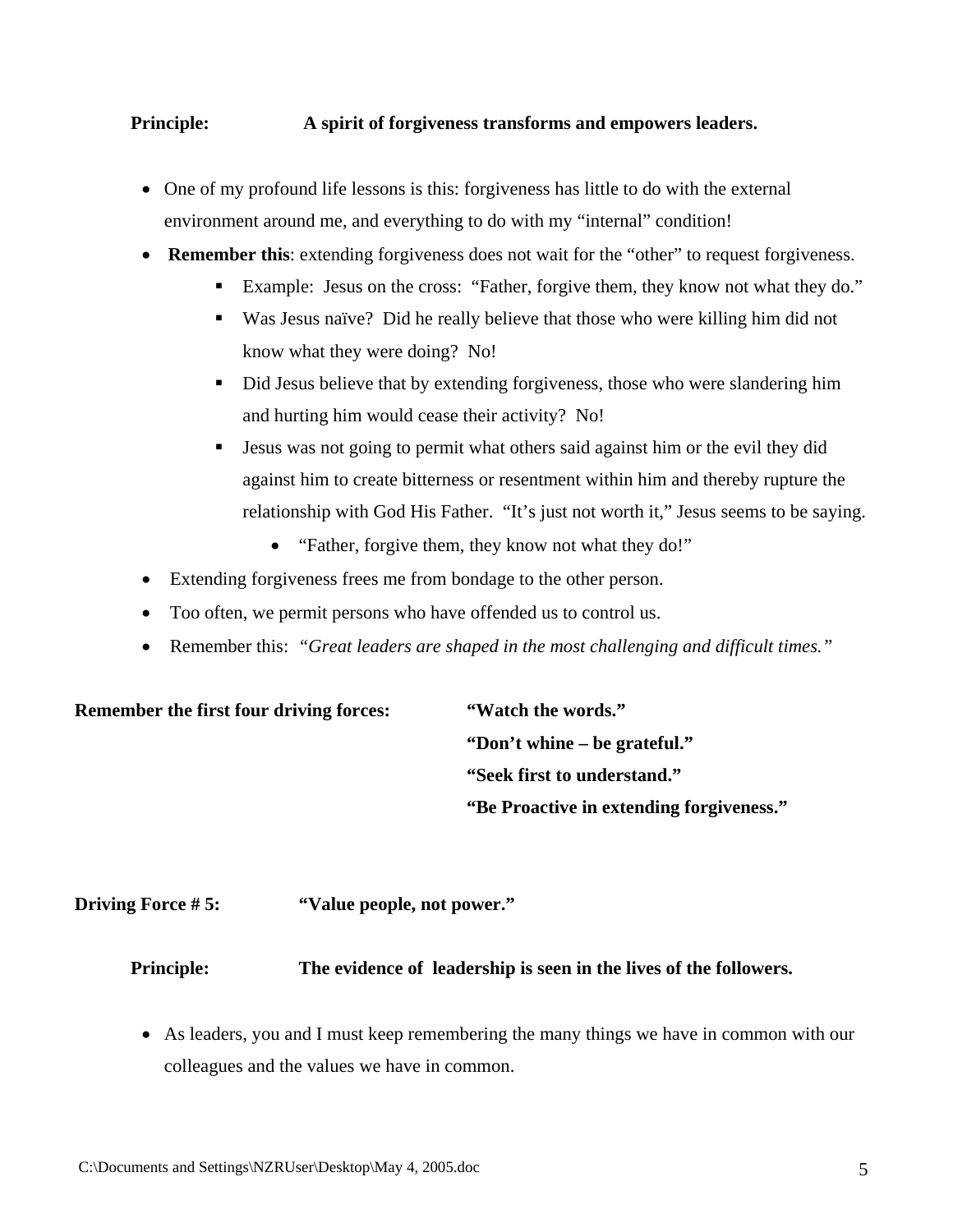- I often ask myself: Are MVNU employees stronger in their faith, more confident in themselves and more fulfilled in their work as a result of working at MVNU?
- Are MVNU students stronger in their faith, more confident in themselves and more fulfilled in their lives as a result of studying at MVNU?
- I lament the fact that I do not express appropriate or adequate appreciation, thanks and gratitude to MVNU faculty, staff and students.
- Over the years, I have tried to remember to trust my best moments when making decisions regarding employees.
- As leaders we must be passionate about communicating our personal and professional or institutional vision, mission and values to those with whom we work or for whom we are responsible.
	- o We need to share often about our "overarching priorities."
	- o And systematically, we need to collectively focus on our core values. Refer to Core Mission booklet of the Church of the Nazarene and to MVNU's values document, For This We Stand.
- This is my bottom line: I try to enlarge the vision of my people about the work they are doing – to see the big picture and to discover how they, in their particular assignment, fit into the grand scheme and purpose of the educational institution. I want faculty, staff and students to feel good about working at MVNU! I truly seek to value people, not power.

# **IN CONCLUSION:**

- A. Let me summarize these *driving forces* that convict me at my worst and characterize me at my best.
	- 1. I really want my words to be grace-giving, life-generating and inspiring to others and not discouraging, depressing and draining utterances.
	- 2. I really want to be known as a person who is forever grateful, regardless of the situation, believing that God is in the midst of everything I do and is working to bring good in every situation.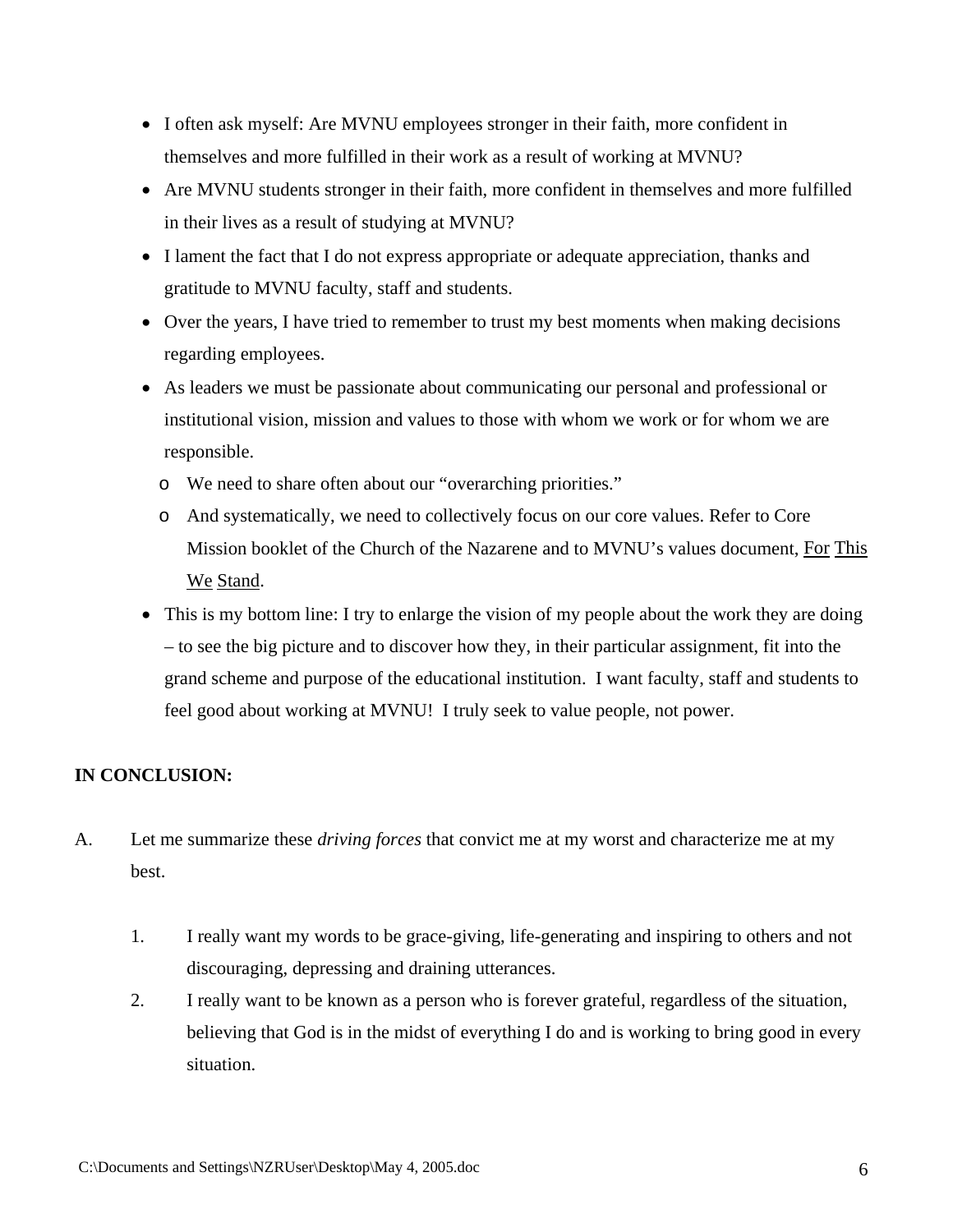- 3. I really want to understand the people with whom I work and for them to understand me even if we do not agree with each other.
- 4. I really want to initiate forgiveness when I have been offended because I don't have the energy or strength to carry the heavy burden and guilt of an unforgiving spirit.
- 5. I really want my relationship with others to energize them, to have a positive impact on their lives and to enable them, in some small way, to grow – become stronger – in their faith, their confidence in themselves and their competence at work as a result of our interaction in the home and on the job.
- B. I urge every one of you to yearn to be a Christian leader wherever God directs you, whatever work assignment He gives to you. Discover your own answers – inspired by God's word and His Holy Spirit– to the probing question, "If 'In Christ all things are made new,' then how does our relationship with Christ transform and convert the way we lead – in the university, in the office or school classroom, in the home or in the community?"
- C. I believe that, whatever else you discover, you will find these *driving forces* in Christian Leaders:
	- 1. Watch the words.
	- 2. Don't whine, be grateful.
	- 3. Seek first to understand.
	- 4. Be proactive in extending forgiveness.
	- 5. Value people, not power.
- D. At the heart of these driving forces is a song in our hymnal. I ask you to stand and sing this song as we close the service. The song is entitled "The Servant Song" and is found on page 679. Please stand and sing this song convictionally. Think of a person or a group to which you need to sing this song:

Brother, let me be your servant Let me be as Christ to you Pray that I may have the grace to Let you be my servant too.